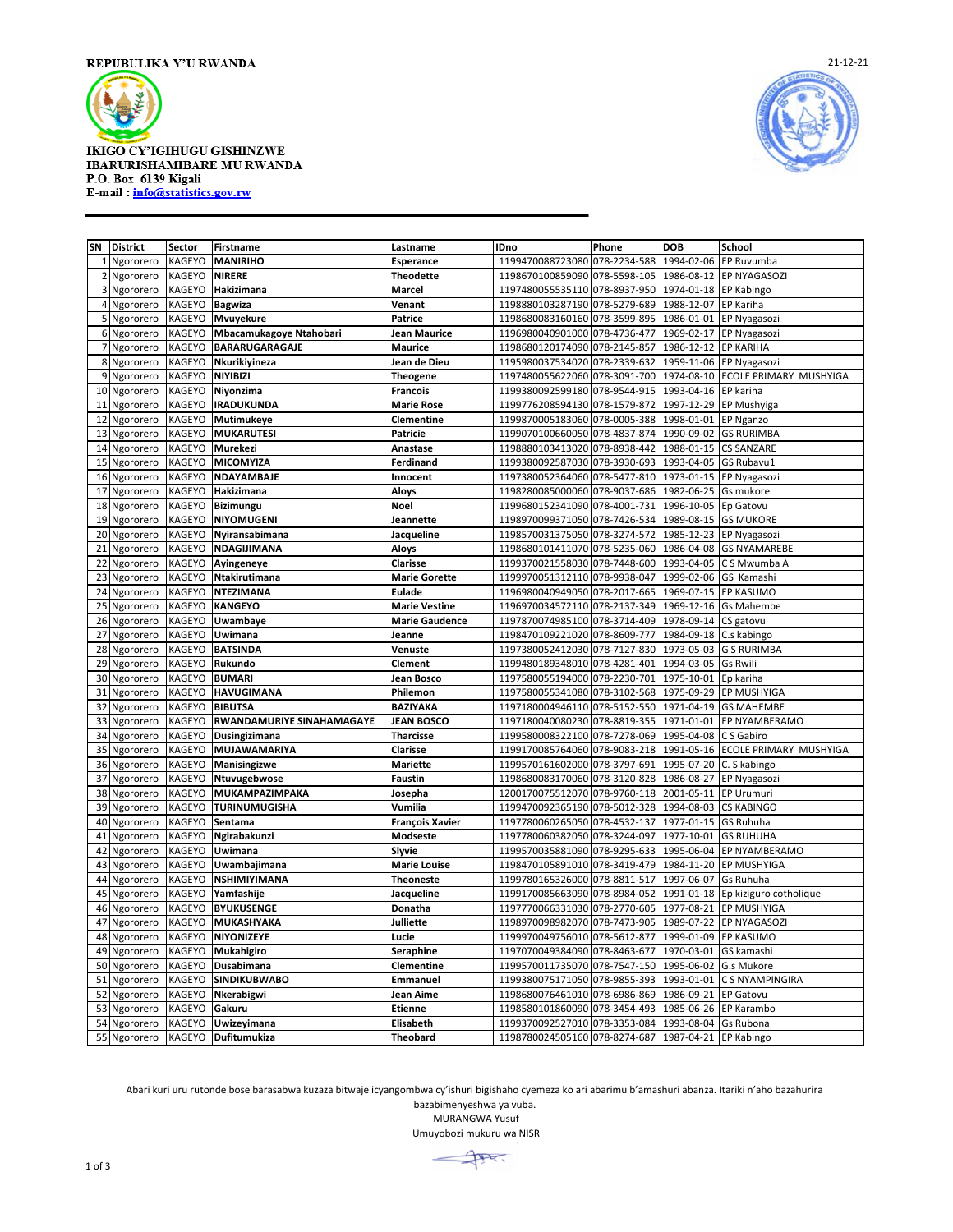

## **IKIGO CY'IGIHUGU GISHINZWE IBARURISHAMIBARE MU RWANDA** P.O. Box 6139 Kigali E-mail: info@statistics.gov.rw



|     | 56 Ngororero  | KAGEYO        | <b>IRAGUHA</b>         | Pacifique           | 1199380137499100 078-2490-437 1993-04-13 GS RUNAYU |              |            |                        |
|-----|---------------|---------------|------------------------|---------------------|----------------------------------------------------|--------------|------------|------------------------|
| 57  | Ngororero     | KAGEYO        | Uwayisaba              | <b>Sosthene</b>     | 1198880193542000 078-4990-805                      |              | 1988-05-12 | Gs. Ruhuha             |
| 58  | Ngororero     | KAGEYO        | Ndahayo                | <b>Etienne</b>      | 1198480106665100                                   | 078-3411-593 | 1984-02-24 | <b>Gs RUHUHA</b>       |
| 59  | Ngororero     | KAGEYO        | Uwimbabazi             | Seraphine           | 1199770067408080 078-3459-035                      |              | 1997-01-01 | Gs kavumu a            |
| 60  | Ngororero     | KAGEYO        | HAGENIMANA             | Emmanuel            | 1198880201325000 078-8985-446                      |              | 1988-07-05 | EP Nyagasozi           |
| 61  | Ngororero     | <b>KAGEYO</b> | <b>BIZIMANA</b>        | Theodaripha         | 1198980077772020                                   | 078-0016-908 | 1989-02-01 | CS KASUMO              |
| 62  | Ngororero     | KAGEYO        | <b>UWIRAGIYE</b>       | Annoncee            | 1198870106789100 078-4534-720                      |              | 1988-05-01 | Cs Gatovu              |
| 63  | Ngororero     | KAGEYO        | MUNYANEZA              | <b>JEAN MODESTE</b> | 1199080099618120                                   | 078-5401-055 | 1990-12-24 | <b>GS MAHEMBE</b>      |
| 64  | Ngororero     | KAGEYO        | <b>HABUMUREMYI</b>     | <b>EUGENE</b>       | 1198880079945080                                   | 078-5453-416 | 1988-09-15 | EP NYAMBERAMO          |
| 65  | Ngororero     | KAGEYO        | Nahimana               | Noel                | 1199080099910190 078-6068-031                      |              | 1990-10-16 | Gs Muramba b           |
| 66  | Ngororero     | KAGEYO        | Nyirabarata            | <b>Francoise</b>    | 1197570055233080                                   | 078-6408-246 | 1975-10-01 | EP Nyagasozi           |
| 67  | Ngororero     | KAGEYO        | Ntegerejimana          | <b>Francoise</b>    | 1199570205898000                                   | 078-0812-138 | 1995-09-20 | <b>EP Rongi</b>        |
| 68  | Ngororero     | <b>KAGEYO</b> | NYIRANSABIMANA         | Alexia              | 1200070090465090 078-0634-051                      |              | 2000-08-03 | EP KARAMBO             |
| 69  | Ngororero     | KAGEYO        | Ntibatekereza          | Jean Marie Vianney  | 1198380097846010                                   | 078-5593-555 | 1983-12-28 | EP Kariha              |
| 70  | Ngororero     | KAGEYO        | BAGARAGAZA             | <b>Bernard</b>      | 1198580085520060                                   | 078-3568-547 | 1985-02-15 | C.S NYAGASOZI          |
| 71  | Ngororero     | KAGEYO        | Uwiringiyimana         | Valentine           | 1199470129026050 078-2756-541                      |              | 1994-07-15 | EP Nyagasozi           |
| 72  | Ngororero     | KAGEYO        | Umuhoza                | Lea                 | 1199270035537110                                   | 078-7461-002 | 1992-03-02 | EP Turamigina          |
| 73  | Ngororero     | KAGEYO        | Munyentwli             | <b>Jean Claude</b>  | 1198280110513060 078-8616-666                      |              | 1982-10-07 | GS Bayi                |
| 74  | Ngororero     | KAGEYO        | Maniraguha             | Valens              | 1199480085865020 078-2962-016                      |              | 1994-01-01 | <b>C.S GATOVU</b>      |
| 75  | Ngororero     | KAGEYO        | Mushimiyimana          | <b>Theophile</b>    | 1199280035410040 078-2721-040                      |              | 1992-07-12 | EP Ruganda             |
| 76  | Ngororero     | KAGEYO        | Uwimana                | <b>Felicite</b>     | 1199570119293090 078-2329-006                      |              | 1995-10-25 | Cs Cyumba              |
| 77  | Ngororero     | KAGEYO        | Niyonsenga             | pascal              | 1199180085540060 078-5459-870                      |              | 1991-07-01 | <b>C.S MURARA</b>      |
| 78  | Ngororero     | KAGEYO        | <b>UWAMARIYA</b>       | Sophie              | 1199770020336180 078-5001-340                      |              | 1997-02-02 | <b>GS MUKORE</b>       |
| 79  | Ngororero     | KAGEYO        | <b>MBARAGA</b>         | Jean Bosco          | 1198080092015010 078-6730-424                      |              | 1980-11-25 | EP Kabingo             |
| 80  | Ngororero     | KAGEYO        | Nyirayoboka            | <b>Delphine</b>     | 1198070092117080 078-4803-150                      |              | 1980-01-20 | <b>Gs Mahembe</b>      |
| 81  | Ngororero     | KAGEYO        | Nizeyimana             | Jean de dieu        | 1199380170340020 078-3549-524                      |              | 1993-02-16 | <b>GS KABAYA</b>       |
| 82  | Ngororero     | KAGEYO        | Mukeshubutatu          | Diane               | 1199870044275000 078-9758-390                      |              | 2021-09-03 | EP Nyagashanga         |
| 83  | Ngororero     | <b>KAGEYO</b> | <b>NSHIMIYIMANA</b>    | Jean Claude         | 1199080102848020 078-9295-848                      |              | 1990-05-12 | <b>EP KAZABE</b>       |
| 84  | Ngororero     | KAGEYO        | Ingabire               | Gaudence            | 1198970076109000 078-3337-672                      |              | 1989-07-27 | EP Kabingo             |
| 85  | Ngororero     | KAGEYO        | <b>NIYONSABA</b>       | <b>Theogene</b>     | 1199289003545400 078-4999-075                      |              | 1992-07-11 | EP MUSHYIGA            |
| 86  | Ngororero     | <b>KAGEYO</b> | Uhoraningoga           | leonidas            | 1196580035961010 078-7601-089                      |              | 1965-01-15 | C S Cyumba             |
| 87  | Ngororero     | KAGEYO        | <b>BUGENIMANA</b>      | Donatha             | 1198070092125090 078-5649-570                      |              | 1980-05-01 | <b>GS RURIMBA</b>      |
| 88  | Ngororero     | KAGEYO        | Habineza               | <b>Faustin</b>      | 1198880190355000                                   | 078-2490-222 | 1988-09-09 | G.s.Gitwa              |
| 89  | Ngororero     | KAGEYO        | <b>NYIRAMANA</b>       | <b>Beatrice</b>     | 1198770097810010 078-4223-537                      |              | 1987-08-25 | <b>G.S MUKORE</b>      |
| 90  | Ngororero     | KAGEYO        | MUKAMAZIMPAKA          | <b>Marcelline</b>   | 1198170088109010 078-3267-917                      |              | 1981-02-12 | EP Kabingo             |
| 91  | Ngororero     | KAGEYO        | NIYONSENGA             | <b>JEAN CLAUDE</b>  | 1199180178029090                                   | 078-7034-049 | 1991-07-08 | <b>EP MAGABA</b>       |
| 92  | Ngororero     | KAGEYO        | Zigarukiye             | Eric                | 1198080092034000 078-3955-512                      |              | 1980-01-01 | EP Nyagasozi           |
| 93  | Ngororero     | <b>KAGEYO</b> | <b>Murekatete</b>      | Julienne            | 1197670056511080 078-3563-107                      |              | 1976-03-04 | EP Kariha              |
| 94  | Ngororero     | KAGEYO        | <b>Mbitondere</b>      | Germaine            | 1197770060230050                                   | 078-5548-123 | 1977-01-01 | EP NYAGASOZI           |
| 95  | Ngororero     | KAGEYO        | Nyirarwasa             | <b>Martine</b>      | 1198970088945090 078-5491-421                      |              | 1989-01-01 | GS Kamashi             |
| 96  | Ngororero     | KAGEYO        | NIZEYIMANA             | <b>VESTINE</b>      | 1197670056512070 078-3527-912                      |              | 1976-04-09 | EP NYAGASOZI           |
| 97  | Ngororero     | <b>KAGEYO</b> | Ndizeye                | <b>Fulgence</b>     | 1198080094589000                                   | 078-3267-010 | 1980-06-12 | EP MUSHYIGA            |
| 98  | Ngororero     | KAGEYO        | MUJAWAMARIYA           | Souzane             | 1197770060293040 078-3080-224                      |              | 1977-09-11 | <b>EP BIBUNGO</b>      |
| 99  | Ngororero     | KAGEYO        | <b>HABINEZA</b>        | Gratien             | 1197980074471000 078-3257-309                      |              | 1979-06-05 | EP Mushyiga            |
| 100 | Ngororero     | KAGEYO        | <b>Bagirubwira</b>     | Jean Claude         | 1197980074253020                                   | 078-3109-537 | 1979-07-15 | EP Kariha              |
| 101 | Ngororero     | KAGEYO        | Ndayisaba              | Jean Damascene      | 1199480138763150                                   | 078-8405-271 | 1994-09-05 | <b>G.S WITONGO</b>     |
| 102 | Ngororero     | KAGEYO        | <b>Bizimungu</b>       | Jean Bosco          | 1198780097785070                                   | 078-5532-379 | 1987-12-11 | EP Nyagasozi           |
| 103 | Ngororero     | KAGEYO        | Mukamana               | <b>Marie Jeanne</b> | 1198170087008040 078-6236-068                      |              | 1981-07-12 | G.S Rurimba            |
| 104 | Ngororero     | KAGEYO        | <b>MUKAHAFASHIMANA</b> | Janviere            | 1199570101598080 078-4637-177                      |              | 1995-04-01 | <b>EP BUCUKA</b>       |
| 105 | Ngororero     | KAGEYO        | <b>NIRAGIRE</b>        | <b>Alexis</b>       | 1198880103502030 078-2340-983                      |              | 1988-10-05 | CS NYAGASOZI           |
| 106 | Ngororero     | KAGEYO        | Niyingenera            | Clotilde            | 1198170086850010 078-3042-908                      |              | 1981-01-22 | EP Kabingo             |
| 107 | Ngororero     | KAGEYO        | niyizibyose            | Charlotte           | 1199970130156230 078-7465-583                      |              | 1999-09-15 | Ep Gatovu              |
| 108 | Ngororero     | KAGEYO        | <b>MWISENEZA</b>       | Donatha             | 1198470185272010                                   | 078-5186-890 | 1984-02-17 | ECOLE PRIMARY MUSHYIGA |
| 109 | Ngororero     | KAGEYO        | Uwizeyimana            | <b>Francoise</b>    | 1199870011515000 078-0431-361                      |              | 1998-01-10 | Gs kabare1             |
|     | 110 Ngororero | KAGEYO        | <b>UWAMAHORO</b>       | Constance           | 1197170040198040 078-4462-133                      |              | 1971-07-02 | <b>GS KAMASHI</b>      |
|     | 111 Ngororero | KAGEYO        | <b>IRADUKUNDA</b>      | Pierre              | 1199680042202050 078-0786-560 1996-12-26           |              |            | <b>GS KAVUMU-B</b>     |

Abari kuri uru rutonde bose barasabwa kuzaza bitwaje icyangombwa cy'ishuri bigishaho cyemeza ko ari abarimu b'amashuri abanza. Itariki n'aho bazahurira

bazabimenyeshwa ya vuba. MURANGWA Yusuf

Umuyobozi mukuru wa NISR